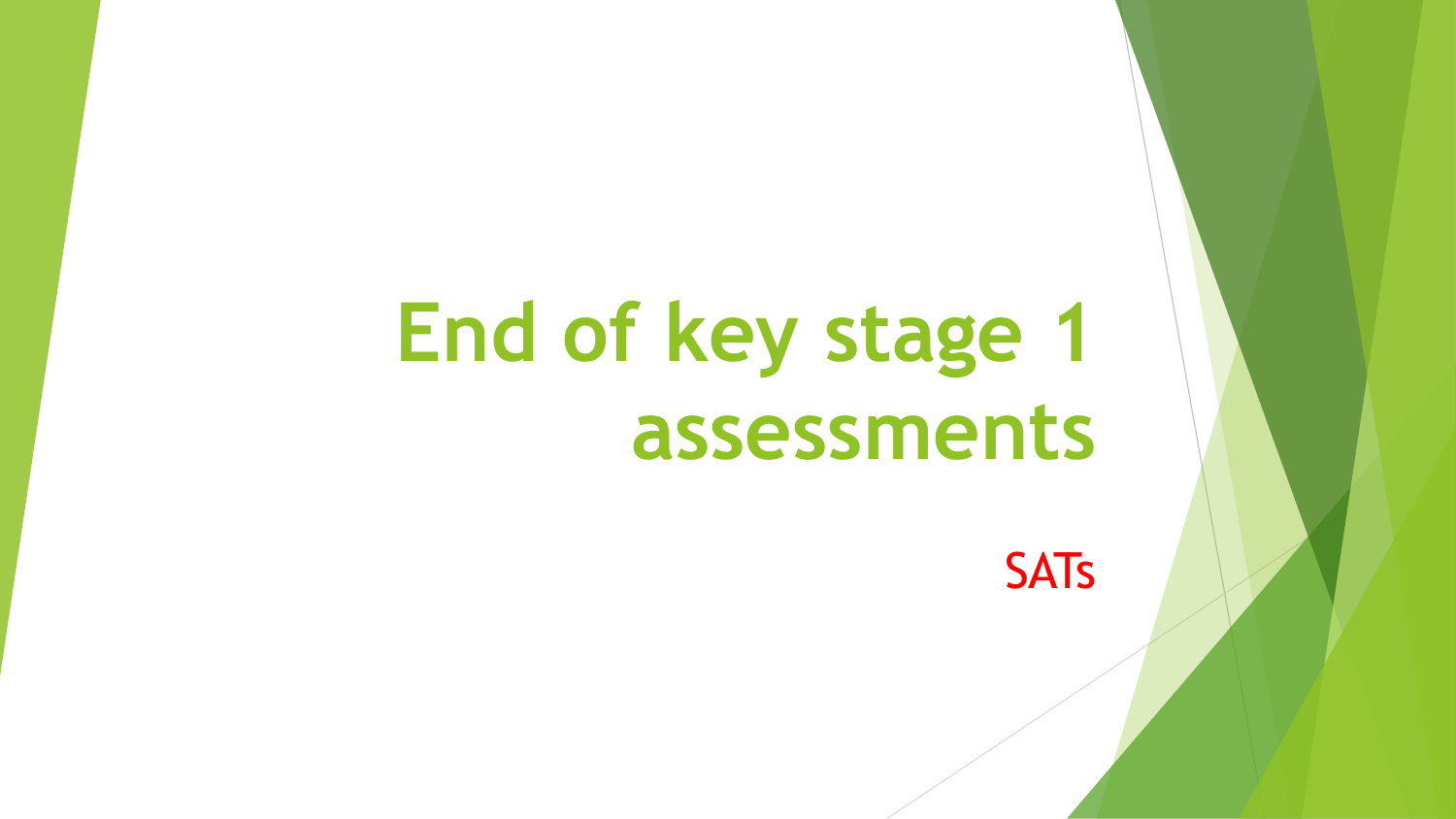#### **Assessment**

Your child's class teacher will be assessing your child's achievements and areas to develop in reading, writing and maths.

This could be through observations, responses to questions and their written work.

At the end of year 2, which is the end of key stage 1, a final teacher assessment for these subjects will be made.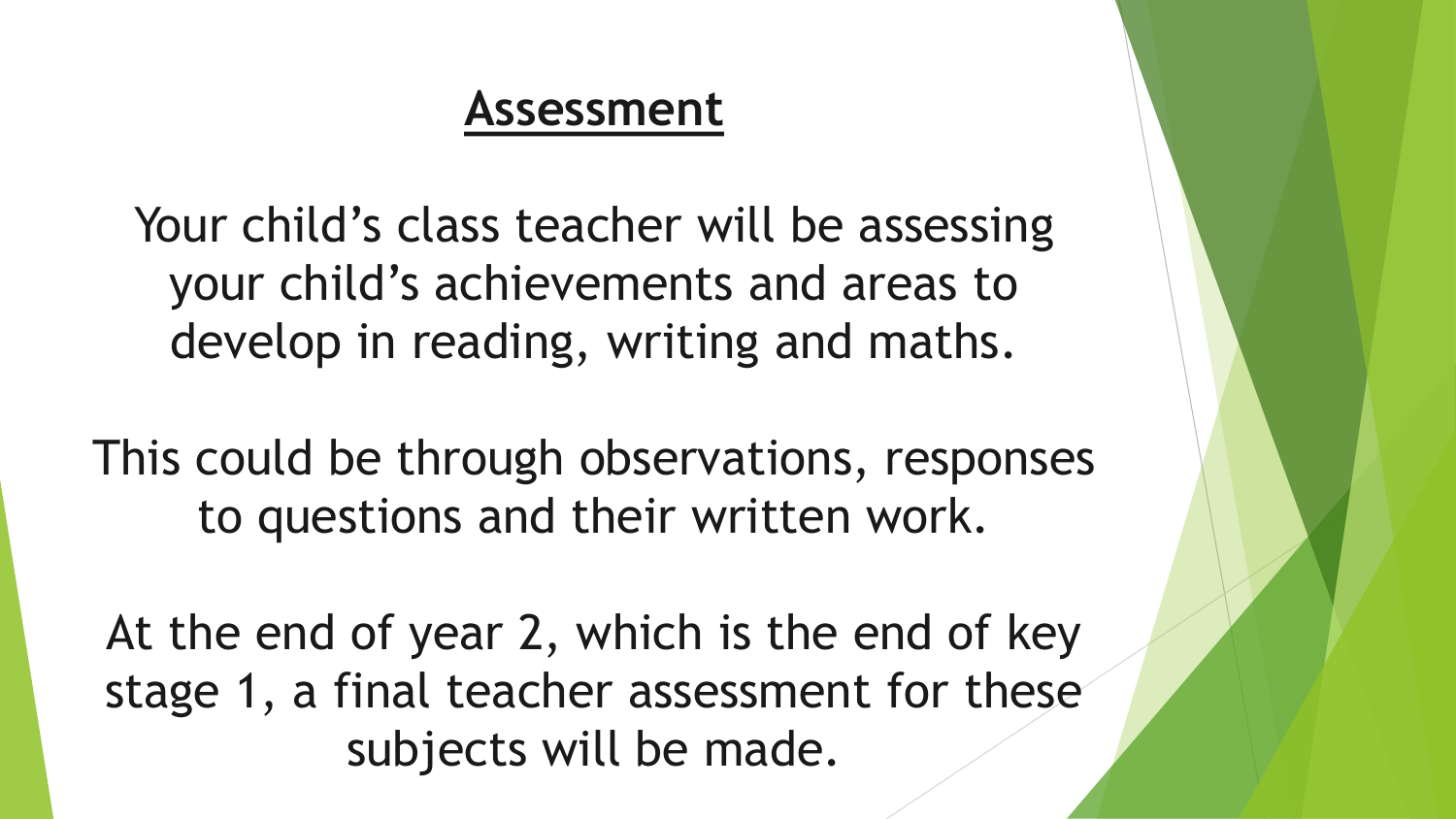To help inform these assessments, children will sit National Curriculum tests in reading and maths, commonly called SATs.

The tests can be taken any time during May and they are not strictly timed. Children will not be told the exact date of the test.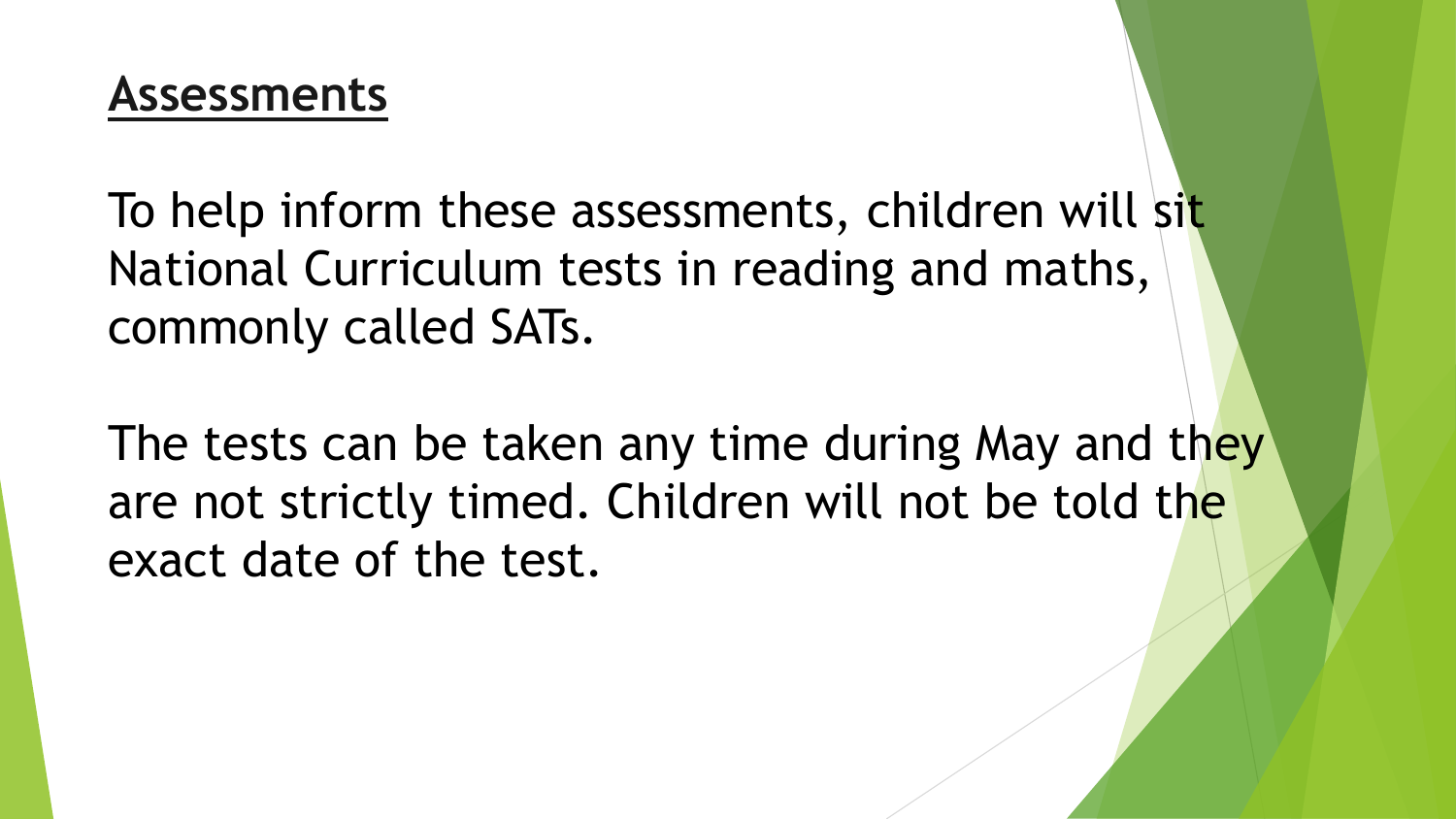| <b>Subject</b>                                          | <b>Test Paper</b>                                             |
|---------------------------------------------------------|---------------------------------------------------------------|
| <b>English reading</b>                                  | Short text and question<br>Long text with separate questions  |
| <b>Mathematics</b>                                      | Arithmetic<br>Mathematical reasoning                          |
| English grammar, punctuation and<br>spelling (optional) | Spelling<br>Punctuation and grammar, including<br>vocabulary. |
|                                                         |                                                               |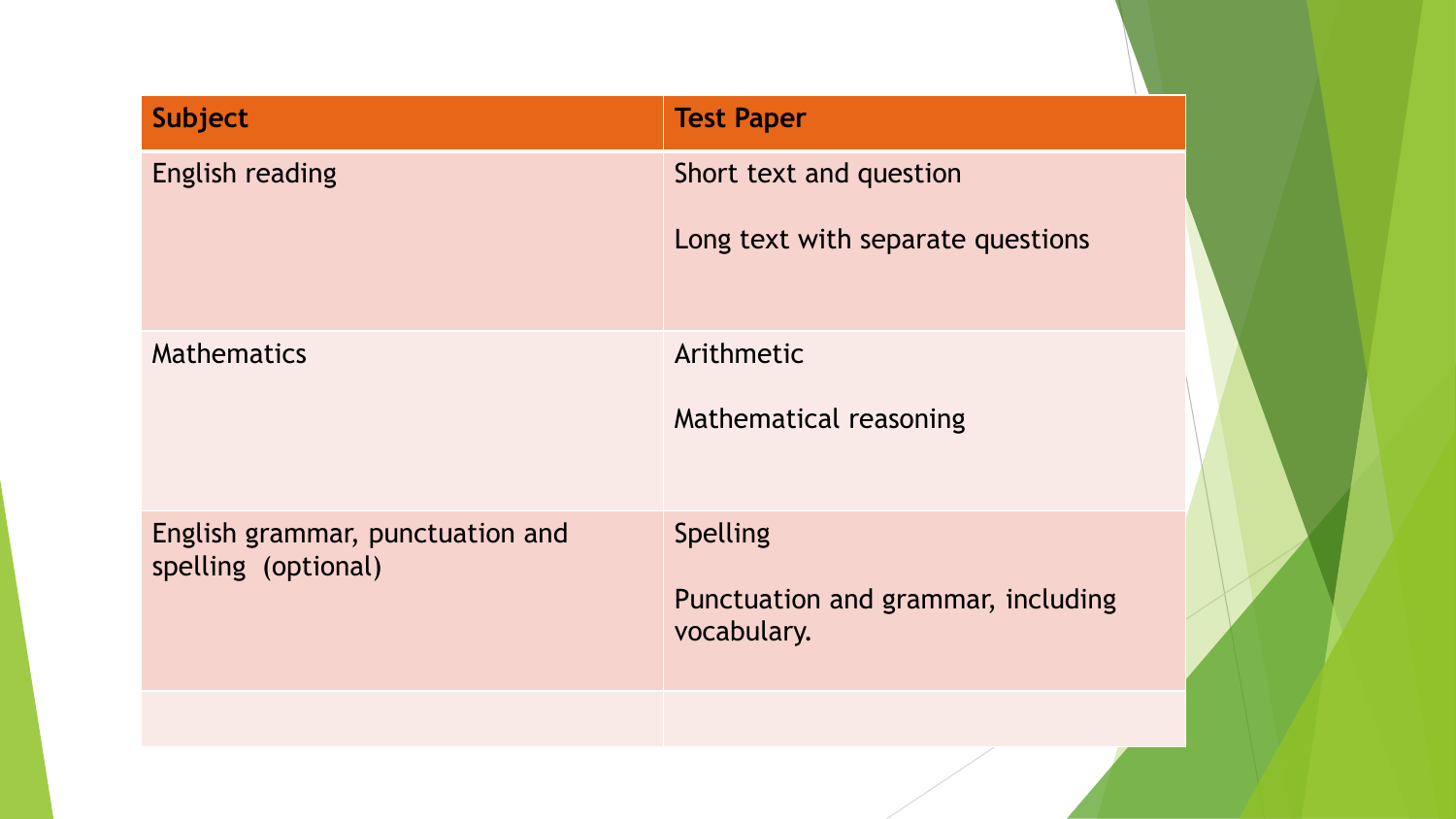### Writing

There is no writing test and children's writing is assessed throughout the year against the National Curriculum as well as against the assessment frameworks.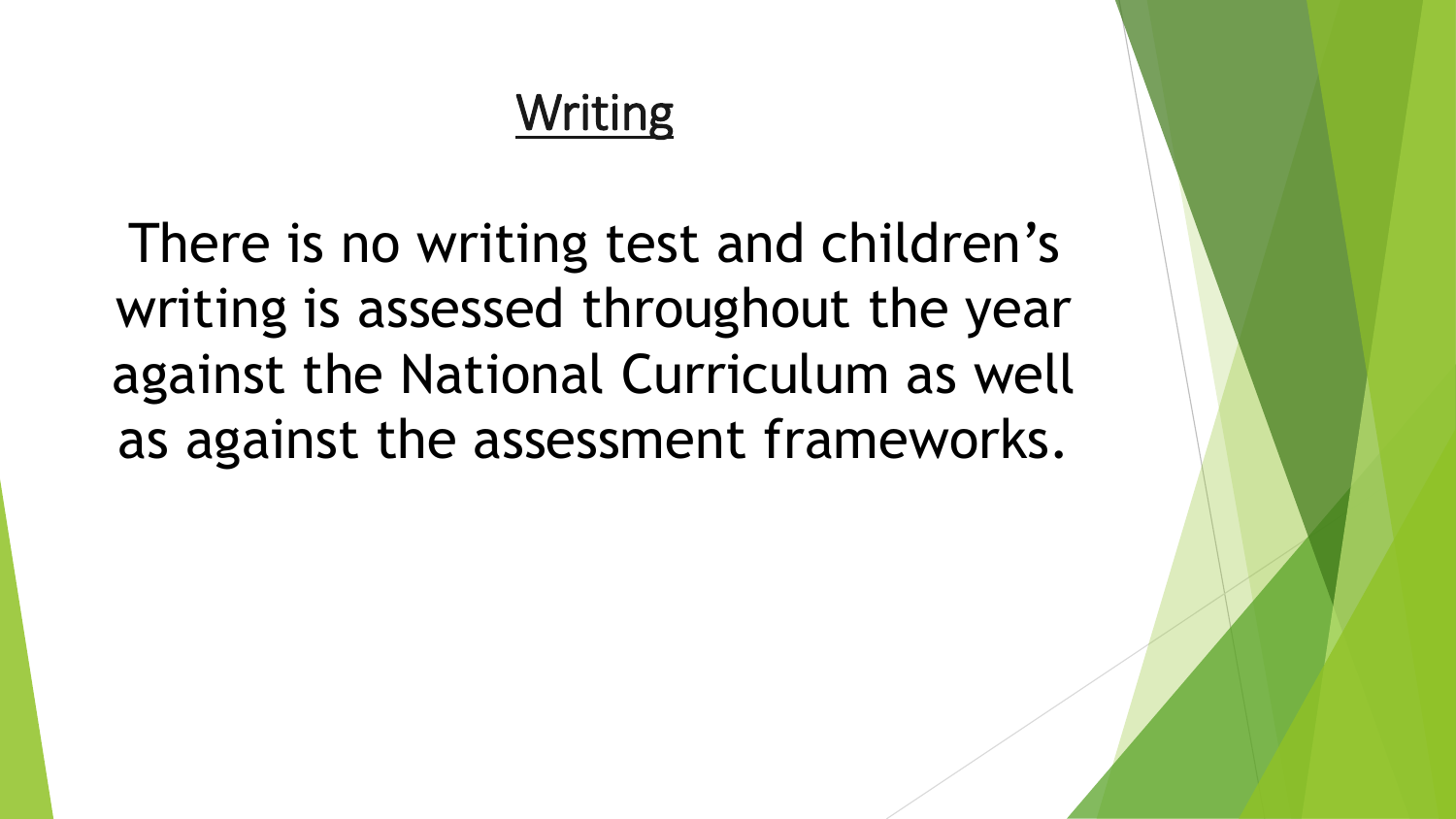# **Sample reading questions**

Reading test 1 has combined text, questions and answers.

| Ants underground                                                                                       |                                                                                                                                                                                                                                                                                     |
|--------------------------------------------------------------------------------------------------------|-------------------------------------------------------------------------------------------------------------------------------------------------------------------------------------------------------------------------------------------------------------------------------------|
| Who lives inside?<br>Inside the nest lives a big queen<br>ant. Most of the ants who live in            | What does the queen ant do?<br>$\overline{2}$<br>Tick one.                                                                                                                                                                                                                          |
| the nest are busy worker ants.<br>Queen ant<br>The queen ant<br>spends all her<br>time laying<br>eggs. | keeps the nest clean<br>lays eggs<br>finds food<br>moves eggs                                                                                                                                                                                                                       |
|                                                                                                        | Give two jobs that the worker ants do.<br>$\mathbf{1}_{\mathcal{P}}$ . The contract of the contract of the contract of the contract of the contract of the contract of the contract of the contract of the contract of the contract of the contract of the contract of the contract |
|                                                                                                        | 2.<br>What happens to the eggs in the special room?                                                                                                                                                                                                                                 |
|                                                                                                        |                                                                                                                                                                                                                                                                                     |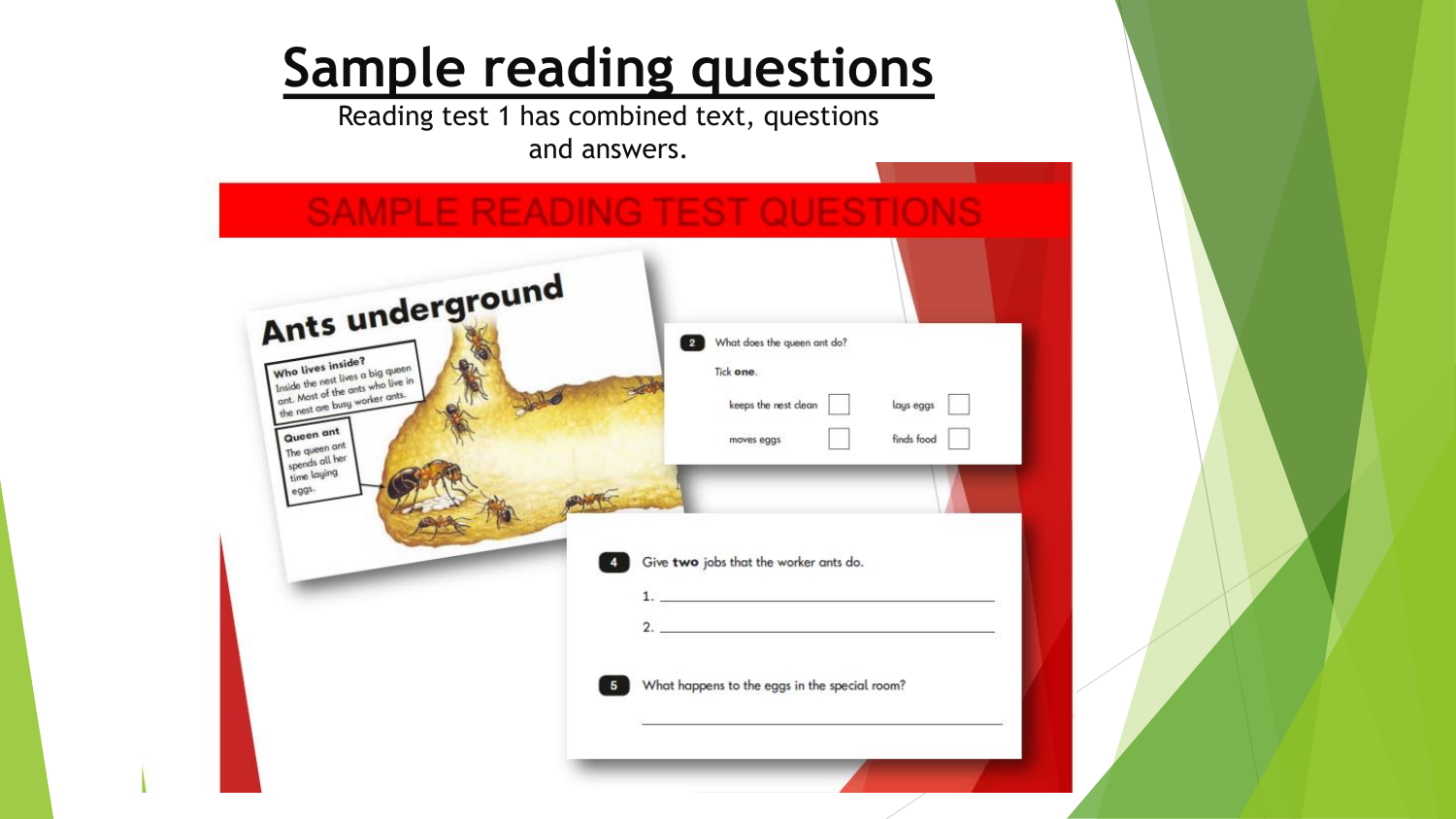# **Sample reading questions**

**Reading test 2 includes questions to be answered using an accompanying booklet.**

> Questions 1 - 8 are about The Blackbird and his Wife (pages 4-7)

> > $(page 4)$

 $(page 4)$ 

 $(pqge 4)$ 

Why did the king want to have the blackbirds?

What instrument did the blackbird play on the way to<br>the palace?

Why was the blackbird's wife sad?

8

#### The Blackbird and his Wife

Once upon a time there lived a blackbird and his wife.<br>Once upon a time there lived a blackbird and his wife. Once upon a time there lived a blackbird and the use of<br>They sang so sweetly that everyone passing beneath the tree They sang so sweetly that everyone passing beheating<br>would stop and listen. It was the most beautiful music; it was<br>would stop and listen. It was the most beautiful music; it was would stop and listen. It was the most beautiful into your ears.<br>as though gold and silver rain were falling into your ears.

os though gold and silver rain<br>One day the king was passing and he heard the two birds<br>One day the king was passing and he heard the birds! I will One day the king was passing and he head and the single single said to his servants, "Catch those birds! I will singing. He said to his servants, "Catch those shame." So the<br>keep them in a silver cage and they will sing to me." So the<br>beep them in a silver cage and they will sing to me." So the keep them in a silver cage and they will sing to the birds:<br>servants set a trap, but they only caught one of the birds: servants set a trap, but they only caught one -<br>the blackbird's wife. They put her into a silver cage and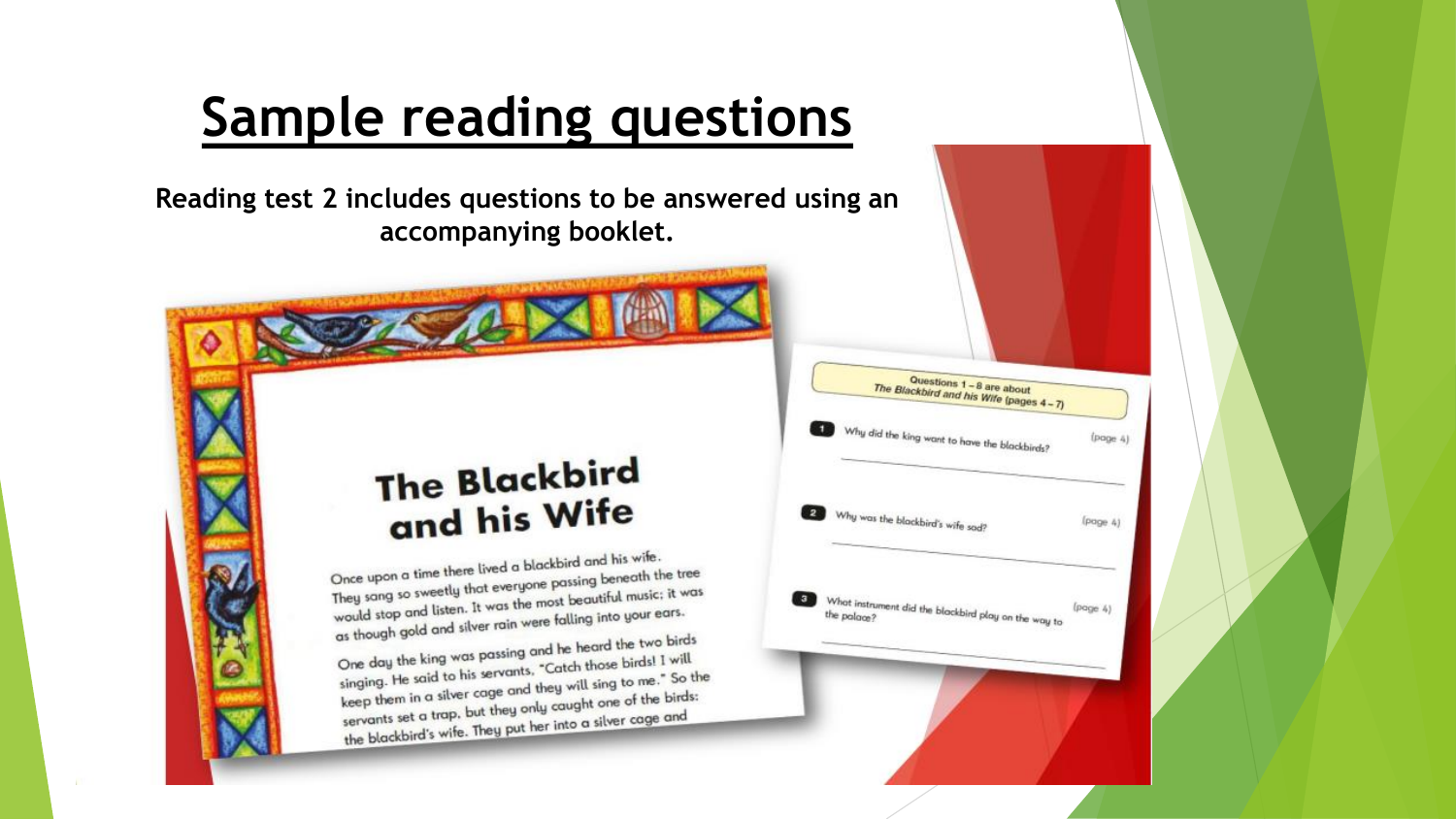## **Sample arithmetic questions**

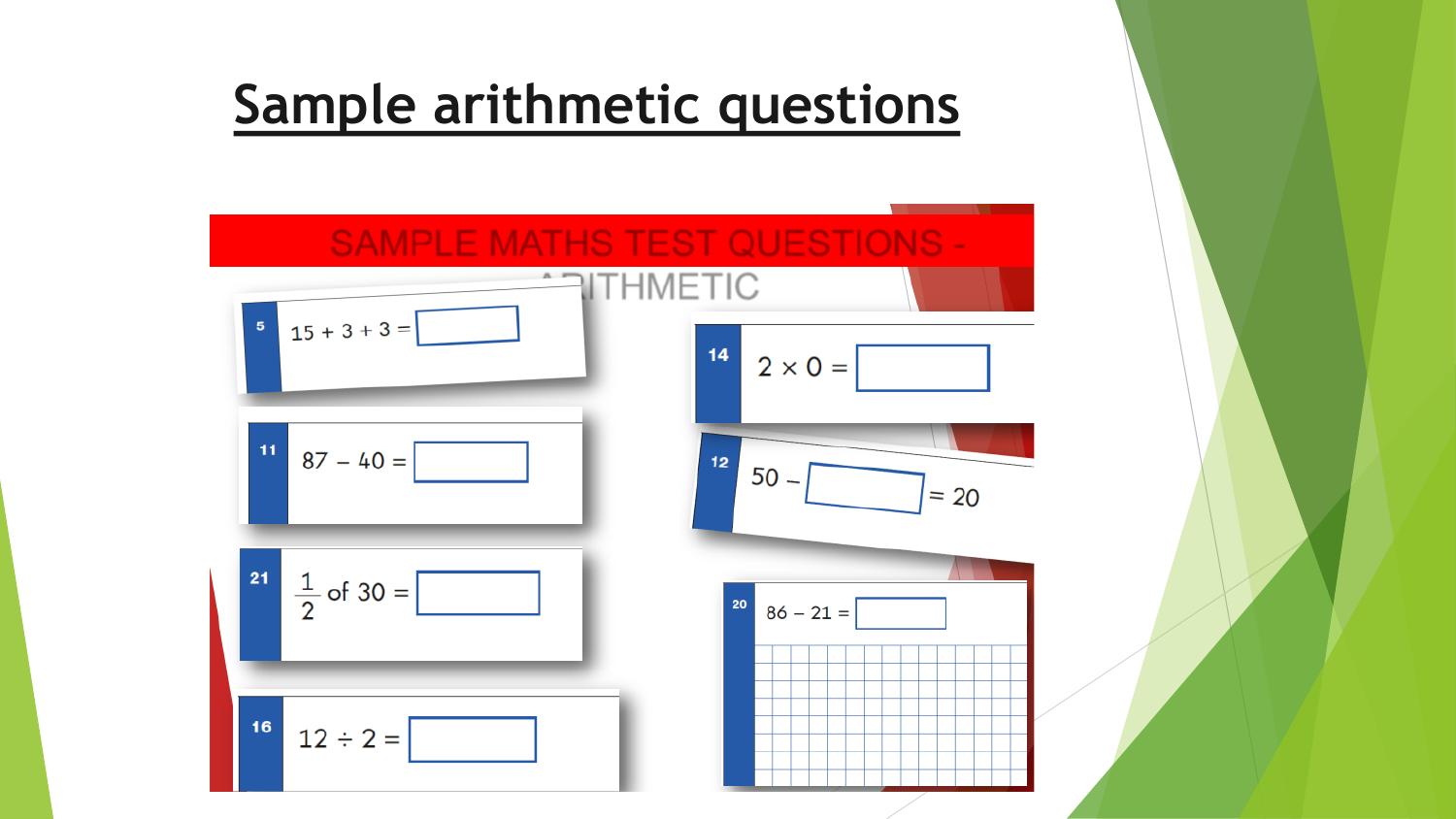## **Sample reasoning questions**

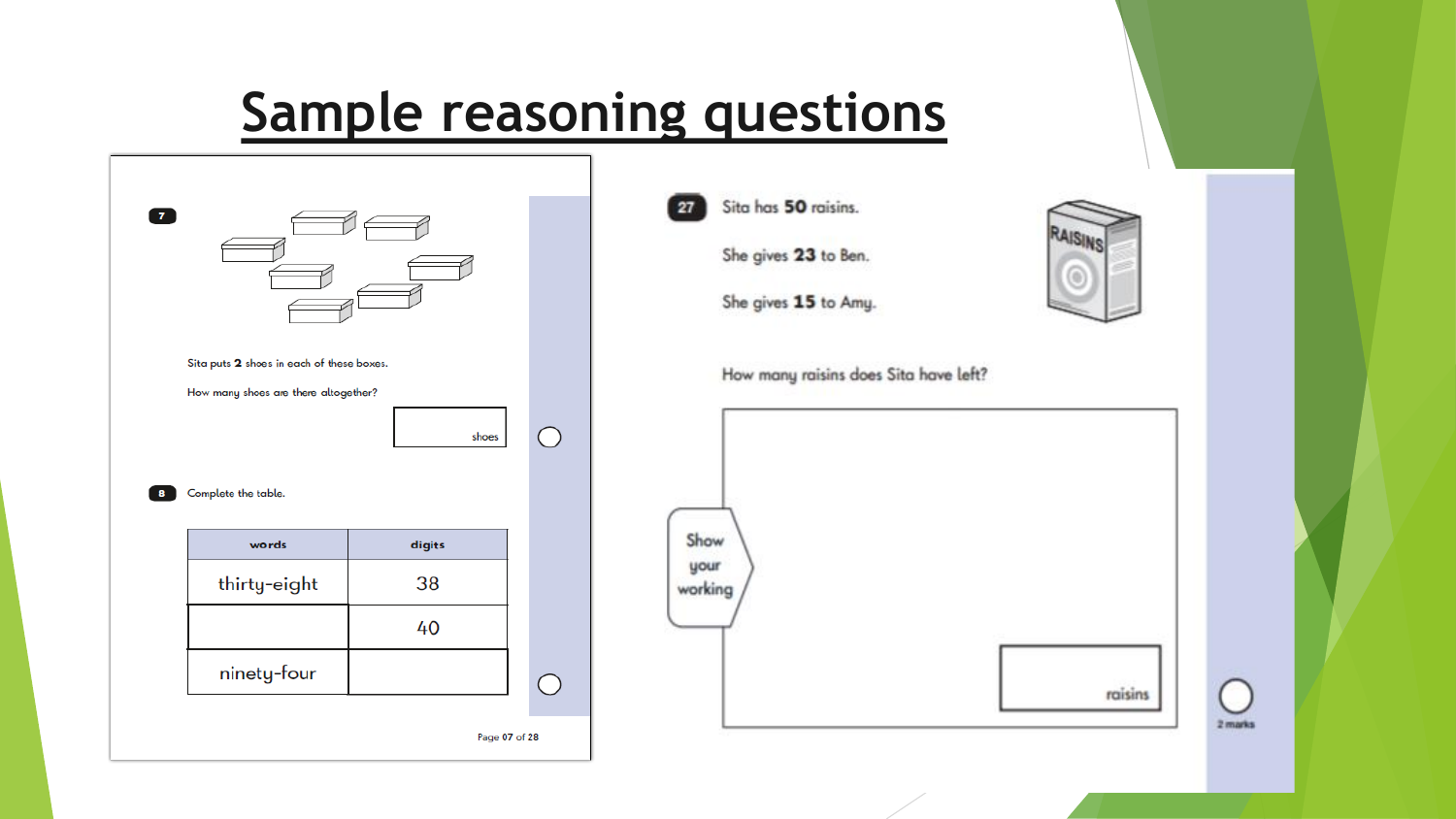### **Assessment**

These teacher assessment judgements will be reported to you by the end of the summer term.

> Working below the expected level Working towards the expected level Working at the expected level Working at greater depth